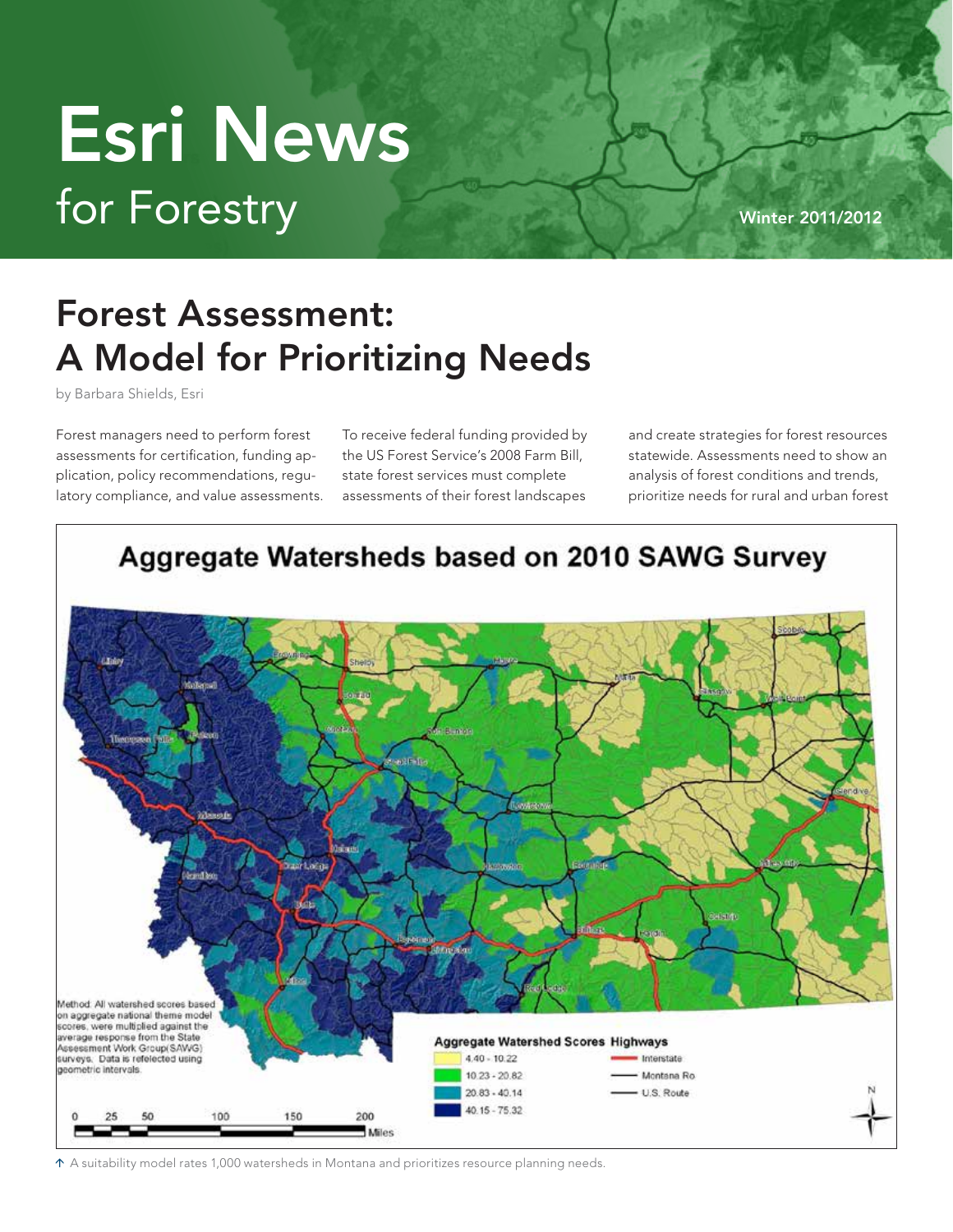landscapes, and outline a long-term plan for how Farm Bill funding will be used. Furthermore, the Farm Bill asks that multiple partners be involved in the forest assessment process.

The Montana Department of Natural Resources and Conservation (DNRC) addressed these requirements through a program called the Statewide Forest Resource Assessment and Forest Action Plan. The program is designed to meet 11 US Forest Service objectives, categorized into three national themes: conserving working forest landscapes, protecting forests from harm, and enhancing public benefits from trees and forests.

DNRC invited more than 40 stakeholders to participate in the Statewide





 $\uparrow$  The assessment tool cited wildfire as a priority issue.



 $\uparrow$  Logging is considered in the forest assessment process.

Montana is a trove of natural resources.

Assessment Working Group (SAWG) and help shape the forest assessment and action plan. This group of experts combined its knowledge and used geographic information system (GIS) outputs to assign value rates to forest resources and prioritize needs.

The first step was to obtain the data necessary for understanding, defining, and analyzing forest needs. The Department of Revenue was a valuable resource. It had completed its 2009 statewide forest productivity database, which reappraised private forest lands for taxation purposes. The database included data for nearly four million acres of commercial forestland, including potential forest productivity and yield, ownership, and commercial quantities of wood products.

Another data resource was the US Department of Agriculture (USDA) Natural Resources Conservation Service (NRCS) soil database, which includes four soil elements that are determinants of forestland productivity. The USDA data also provided National Agriculture Imagery Program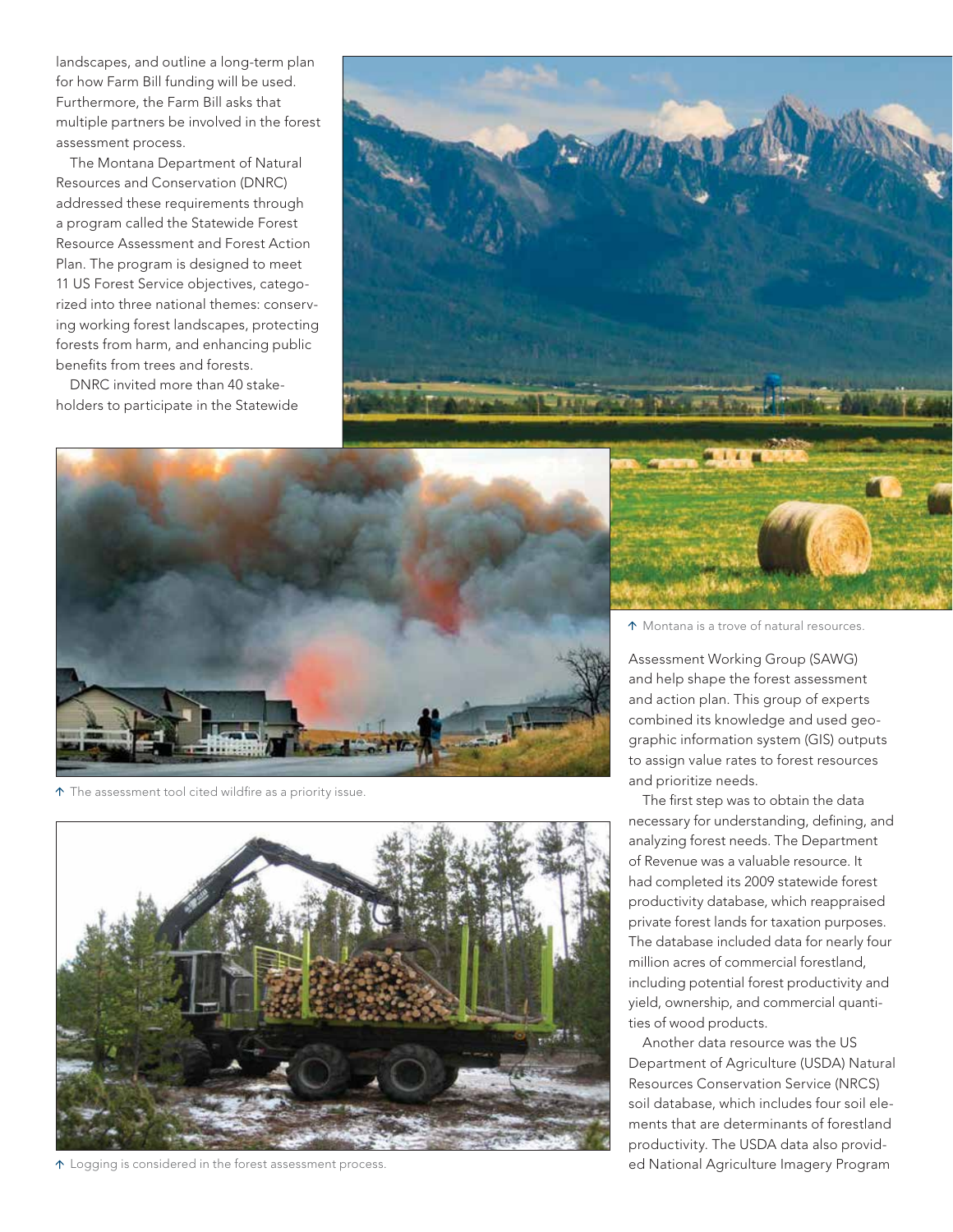

(NAIP) digital orthographic imagery from 2005 at 1-meter resolution. Used to delineate forest and nonforest areas, this database includes progressive classes of potential forest productivity. In addition, the University of Montana contributed climatological data for the state.

The second step was to create a suitability model. Because DNRC was already using Esri's ArcGIS software, managers knew that it could save them a lot of money, time, and effort. Therefore, they asked the local GIS consultant, Geodata Services, Inc., to create a forest suitability model tool for ArcGIS. This team, headed by Ken Wall, used the ArcGIS software extension CommunityViz to create and run the model. CommunityViz performs weighted sum calculations and prioritizations and provides tools for easy analysis by users who know little or nothing about GIS. Eventually, Geodata Services would build the GIS data layers, create model layers for each resource, and configure the suitability model for other natural resources.

DNRC staff developed Montana's statewide assessment by creating 11 different submodel layers based on the Forest Plan's National Guidance Objectives. Three weighting calculations were applied to each layer to rate levels of relative importance, geographic scale, and quality of source data. Between three and nine GIS analysis layers formed the basis for each objective.

DNRC also designed a suitability model to assess watersheds. SAWG experts and resource specialists provided insight for building the model layers, model components, and default layer weightings. They collaborated via WebEx conference calls, an enterprise wiki, ArcGIS Online, and an intranet to discuss data and weighted averages. Because SAWG members needed to compare disparate data layers as equally as possible, the GIS team normalized data source layers and adjusted data to account for differences in watershed size and shape.

In his article "Montana's State Assessment of Forest Resources: Base Findings and GIS Methodology," Montana DNRC project manager Dan Rogers wrote, "To compare and aggregate data while minimizing bias, the team decided to limit the upper end of the weighting range of some layers, such as the generalized county GIS data, in order to make it comparable. It may be an important layer from a values perspective, but mapping inequalities required that it be reduced in importance simply because of its resolution and quality. The potential mathematical bias of using multiple layers was handled by normalizing all GIS analysis to actual counts or percent of watershed. This also neutralized slight differences in the size and shape of the watersheds."

 The data model was used to prioritize 1,000 watersheds within the state. SAWG weighted each data layer in each submodel based on the group's consensus on the value of importance.

"In both instances, (1) the aggregate snapshot of the SAWG, or 'popular vote,' and (2) the weighting of GIS layers making up each objective, we asked each participant to assign 100 points among each